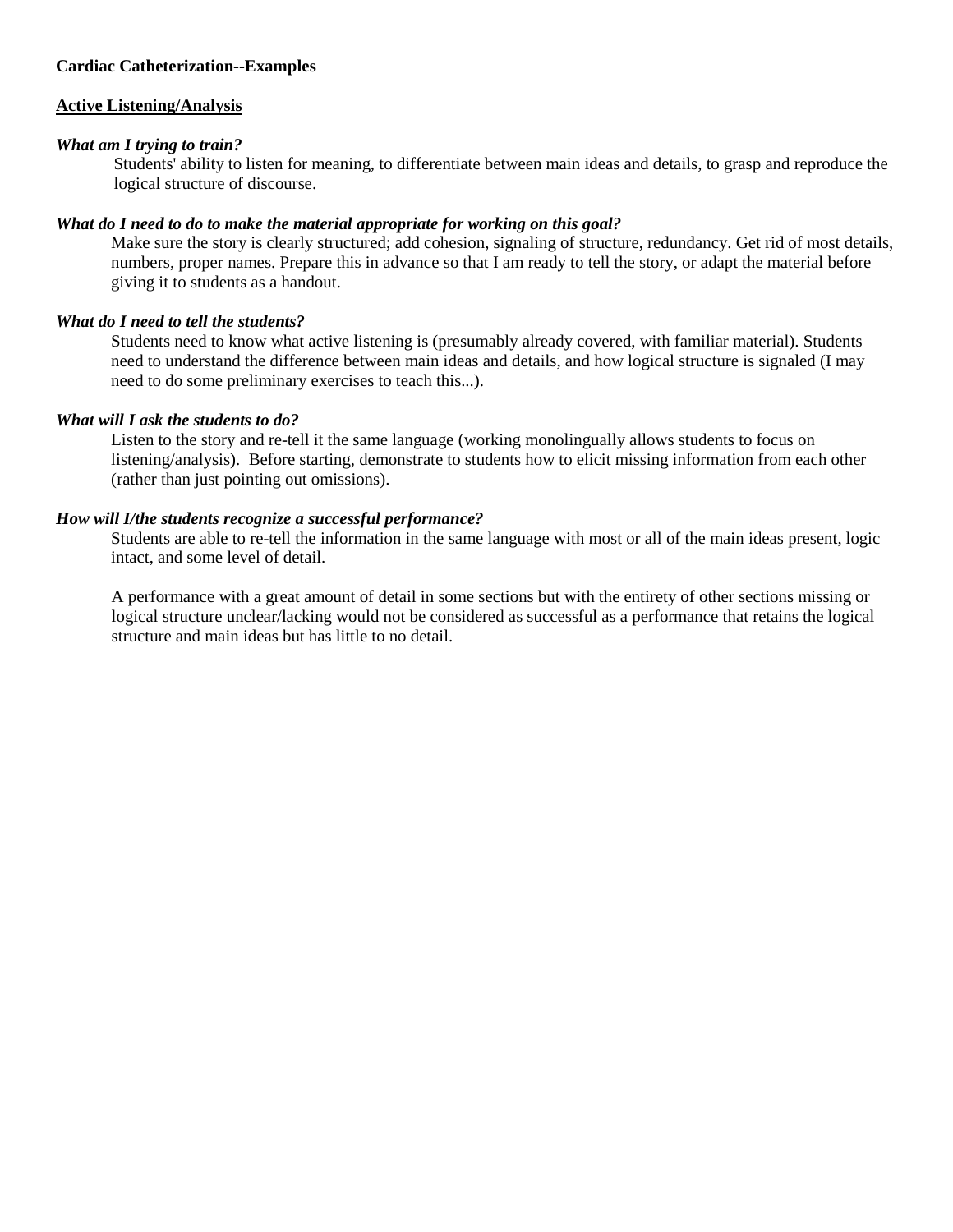# **Reformulation within Consecutive**

# *What am I trying to train?*

Students' ability to produce natural-sounding, syntactically and grammatically appropriate TL renditions. (What I am NOT trying to train: accuracy & completeness--this may be a secondary goal, but it is not the focus of this exercise!)

# *What do I need to do to make the material appropriate for working on this goal?*

Choose part of the material and re-write it as a provider's instructions to a patient. Adapt the text to introduce SL utterances that might prove challenging to express in the TL, such as idiomatic expressions or difficult-toreformulate syntactic constructions (easier with a shared TL).

# *What do I need to tell the students?*

Students need to understand that the goal for this exercise is to produce natural-sounding TL renditions; it might be helpful for them to purposefully go as far from the SL syntax/word choice as possible, even if this means sacrificing some meaning/precision.

# *What will I ask the students to do?*

- Listen, interpret, and record their interpretations.
- Listen to the recording with a partner and pay attention to grammar/syntax/word choice in the TL.
- Identify issues and find solutions.
- Listen and interpret again, making sure to integrate the solutions they identified.
- Discuss (as a group) strategies for improving reformulation and importance of communicativeness in the TL rendition.

# *How will I/the students recognize a successful performance?*

The first interpreted version is expressed in a way that clearly communicates meaning to a non-bilingual speaker; the student purposefully avoids most SL cognates, grammatical structures, and syntax, sometimes even when they would be acceptable. The second interpreted version is even more distant from the SL words, grammar, and syntax.